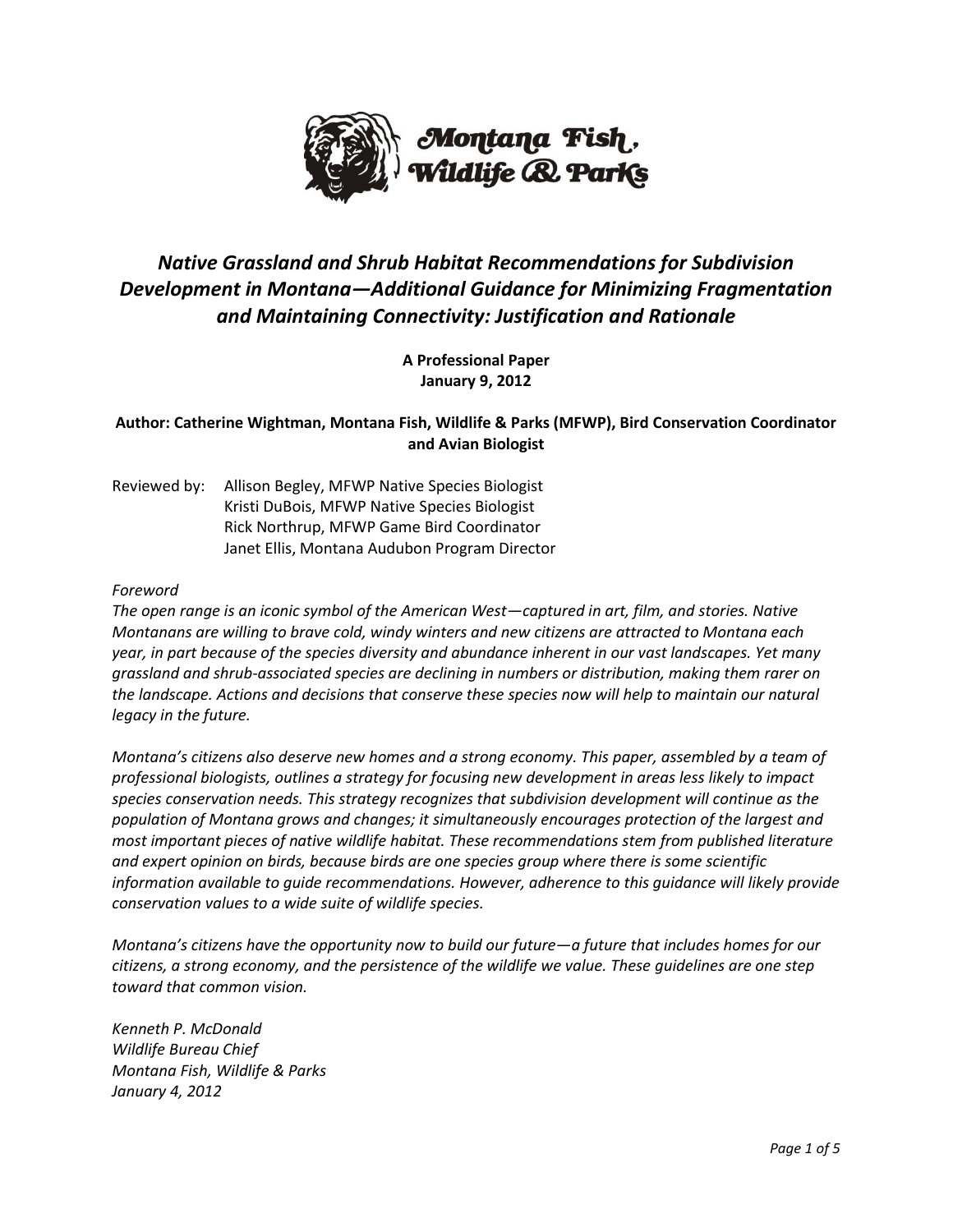This professional paper outlines the justification and rationale behind one element of the native grassland and shrub habitat recommendations for subdivision development: the Additional Guidance for Minimizing Fragmentation and Maintaining Connectivity. This guidance applies to native grassland or native shrub habitat patches greater than 25 acres in size. The following table identifies how much of a native grassland or native shrub habitat patch could be developed and still minimize habitat fragmentation for wildlife, based upon its existing size and regardless of land ownership:

| <b>Total Native</b><br><b>Grassland or Native</b><br><b>Shrub Habitat</b><br><b>Patch Size</b> | <b>Recommended Limits to Habitat Patch</b><br>Development within a Proposed Subdivision                                                                                                             | <b>Subdivider Is Advised to Consult</b><br><b>FWP for Recommendations on</b><br><b>Extent and Location of Proposed</b><br>Development. |
|------------------------------------------------------------------------------------------------|-----------------------------------------------------------------------------------------------------------------------------------------------------------------------------------------------------|----------------------------------------------------------------------------------------------------------------------------------------|
| $>$ 25 to 100 acres                                                                            | A maximum of 5% of the portion of the habitat patch<br>located within the proposed subdivision site could be<br>developed, and at least 25 acres of the habitat patch<br>should remain undeveloped. | No                                                                                                                                     |
| $>$ 100 to 1,000 acres                                                                         | A maximum of 10% of the portion of the habitat<br>patch located within the proposed subdivision site<br>could be developed.                                                                         | <b>Yes</b>                                                                                                                             |
| $>1,000$ acres                                                                                 | A maximum of 20% of the portion of the habitat<br>patch located within the proposed subdivision site<br>could be developed.                                                                         | Yes                                                                                                                                    |

# **Justification and Rationale:**

Native grassland and shrub lands are listed as two ecotypes in greatest need of conservation in *Montana's Comprehensive Fish and Wildlife Conservation Strategy* (MCFWCS 2005). They are relatively rare on the landscape in the 21st century because of their current and historic high rate of conversion to agriculture or other anthropogenic uses. The loss continues at an alarming pace. Over 46,000 acres of native prairie and intermountain basin grasslands were lost in Montana between 2005 and 2009 (Ducks Unlimited, pers. comm.). Not coincidentally, grassland bird populations are showing some of the steepest declines of all landbirds in North America, and shrub-nesting landbirds comprise the largest number of Species of Continental Importance in the Intermountain West areas of the United States and Canada (Rich et al. 2004).

Birds are excellent barometers of ecosystem health because they inhabit nearly all habitats and respond rapidly to landscape change. Thus, maintaining landscapes for birds will likely have measurable benefits for an array of wildlife species. In addition, there is credible research documenting the influence of patch size and landscape requirements from which to draw inferences on how birds may be affected by subdivision development. These factors—(1) the conservation status of grass and shrub-associated birds and their habitats, (2) the strong link between bird populations and landscape conditions, and (3)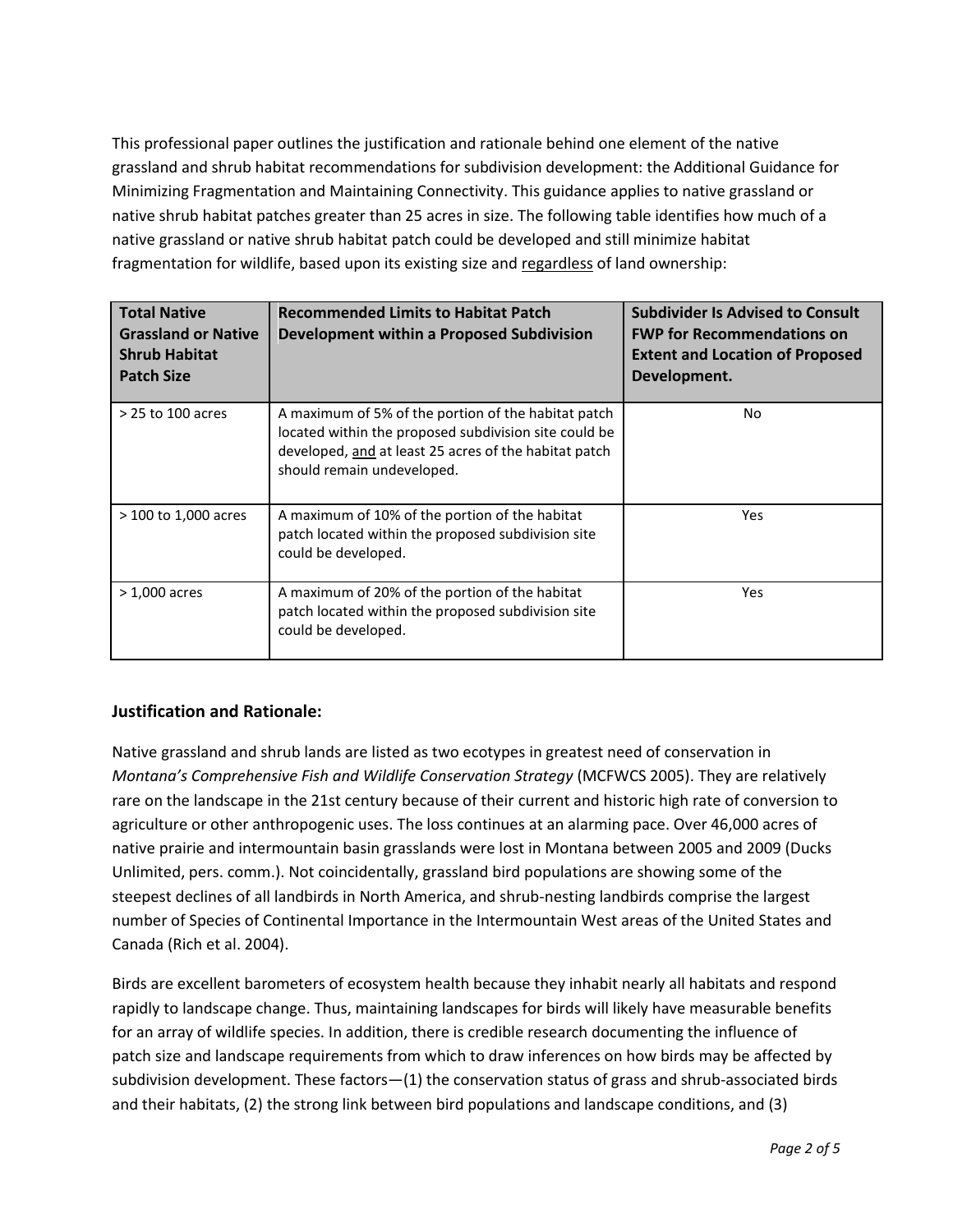available research results—make birds a good tool for providing recommendations on how to both accommodate subdivision development and maintain healthy wildlife populations in native grassland and shrub habitats.

Research on landscape requirements for grassland and shrub-associated birds is abundant and fairly unanimous (see summaries in Faaborg et al. 1995; Freemark et al. 1995; Johnson 2001). Larger, intact native habitats typically result in higher bird densities and reproductive success. At least 22 bird species associated with grassland or shrub habitats are sensitive to patch size or fragmentation (Freemark et al. 1995). In addition, nest predators tend to be more successful in smaller patches because those patches have proportionately more habitat edge than larger patches.

Askins et al. (2007) found the rate of incidence for six grassland birds increased exponentially with patch size until at least 100 acres for some species and over 1,000 acres for other species. Some grassland birds occupy larger areas of habitat than their territory size would imply (Johnson 2001). Patches smaller than 25 acres tend to provide little grassland habitat for most grassland species. Research has also documented that grassland bird abundance decreases significantly when the sum of all urban activity is 5 percent of 100 acres (Haire et al. 2000), and urbanization shifts the bird community toward more nonnative species and fewer native species (Marzluff 2001).

Shrub-associated birds tend to have larger home ranges than grassland birds, suggesting a similar pattern of increased densities at larger patch sizes. Landscape configuration and juxtaposition of patches contribute to the relative quality of a patch, but these relationships are difficult to quantify without a site evaluation by a professionally trained biologist.

The studies referenced above, together with our knowledge of avian ecology, leads us to the following conclusions:

- Native grassland and shrub habitats are relatively rare on the landscape in Montana, as much of the land has already been converted to agriculture or development. Thus, the conservation of remaining habitats is critical to the persistence of the bird species that depend on them. Some habitat patches are more important than others; hence, our goal is to provide guidelines for conserving critical habitat patches and encouraging development elsewhere. In general, we encourage development in areas that are already dominated by nonnative vegetation.
- Conversion of native patches of 25 acres or less to subdivision development likely will have minimal impact on bird populations. Thus, we have less concern about decisions to locate new development in those areas that are already fragmented into small native vegetation patches.
- Limiting subdivision development to 5 percent or less of 25- to 100-acre patches in grassland and shrub habitat is important for maintaining bird populations. Patches of this size are critical for many species and cannot withstand much fragmentation or urbanization. The value of a patch for birds in this range increases exponentially as it gets larger, but the converse is also true. The value will decrease dramatically even with minimal reductions in size. We recognize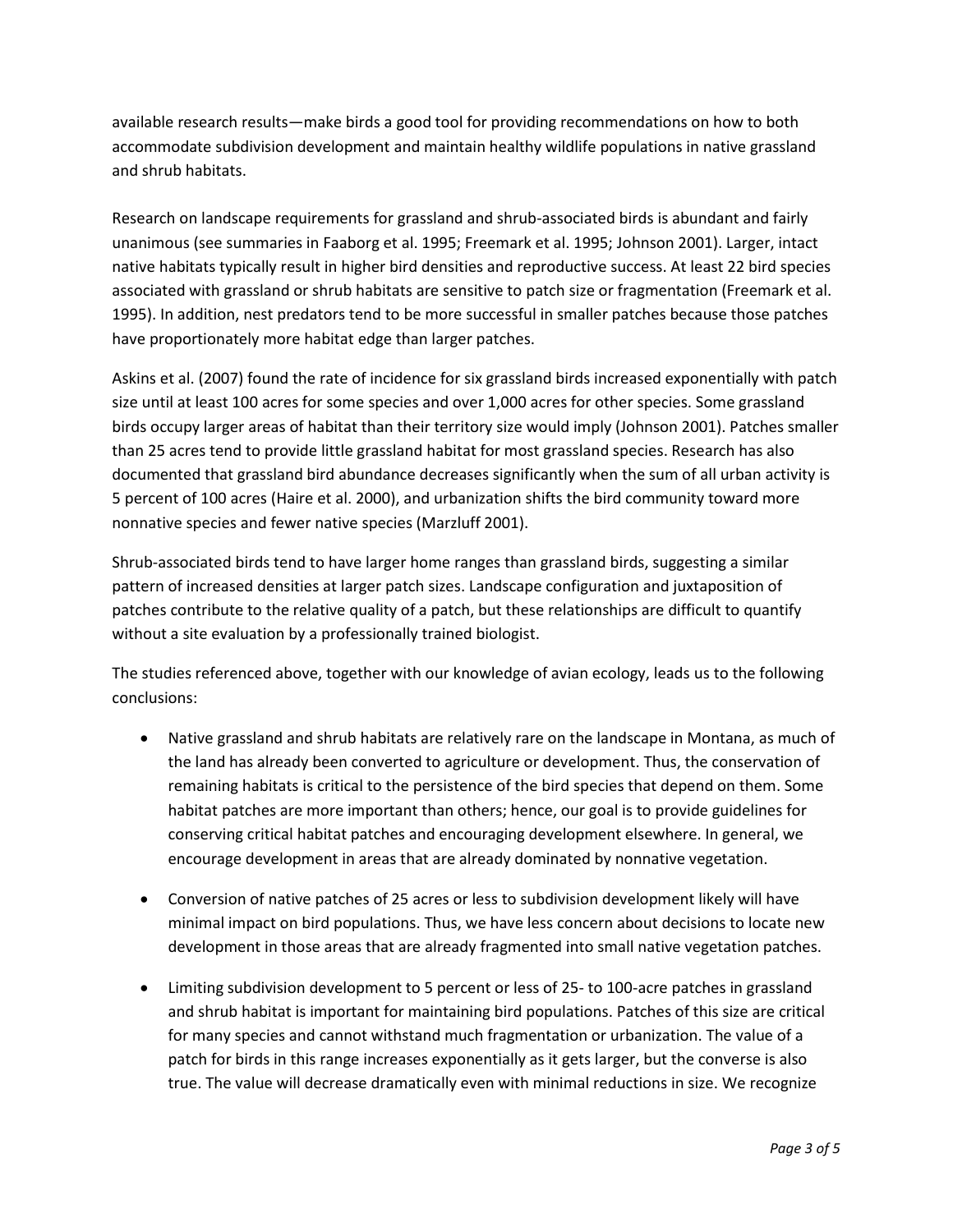that this provision is relatively restrictive and discourages development of patches between 25 to 100 acres.

- Although we are not aware of conclusive research that looks at patch sizes greater than 100 acres, it is reasonable to assume that birds can withstand development of somewhat greater percentages as patch size increases, as long as fragmentation is minimized by clustering development to one side of the patch. Limiting subdivision development to 10 percent of 100 to 1,000-acre patches would allow for some development while maintaining larger landscapes for avian species with larger patch size requirements (e.g., Sprague's Pipits, Long-billed Curlews). Under a 1,000-acre patch size scenario, up to 100 acres of native grassland or shrub habitat could be developed with minimal impacts to birds.
- Some birds have relatively large patch requirements (750–200,000 acres; e.g., raptors, grouse). It is imperative that some large patches are maintained across the landscape for these species. Allowing development on 20 percent of patches greater than 1,000 acres in size would allow for some development while retaining relatively large patches for wildlife. Under a 2,000-acre patch size scenario, 400+ acres of native grassland or shrubland could be developed.
- It is important to recognize that the patch size guidance for native grassland and shrub habitats applies to the existing patch, regardless of how much of the patch is present on a given property. This is designed to address cumulative impacts of multiple proposed projects in a given area and does not favor the first subdivision applicant. Without this sliding, percentagebased scale, grassland and shrub habitats could incrementally be reduced by subsequent developments until patches become too small to support an array of wildlife species.

# **References**

Askins, R.A., F. Chavez-Ramirez, B.C. Dale, C.A. Haas, J.R. Herkert, F.L. Knopf, and P.D. Vickery. 2007. Conservation of grassland birds in North America: Understanding ecological processes in different regions. *The Auk* 64:1–46.

Faaborg, J., M. Brittingham, T. Donovan, and J. Blake. 1995. Habitat fragmentation in the temperate zone. Pages 357–80 in T.E. Martin and D.M. Finch, eds., Ecology and management of neotropical migratory birds: A synthesis and review of critical issues. Oxford University Press, New York, NY.

Freemark, K.E., J.B. Dunning, S.J. Hejl, and J.R. Probst. 1995. Landscape ecology perspective for research, conservation, and management. Pages 381–427 in T.E. Martin and D.M. Finch, eds., Ecology and management of neotropical migratory birds: A synthesis and review of critical issues. Oxford University Press, New York, NY.

Haire, S.L., C.E. Bock, B.S. Cade, and B.C. Bennett. 2000. The role of landscape and habitat characteristics in limiting abundance of grassland nesting songbirds in an urban open space. *Landscape and Urban Planning* 48:65–82.